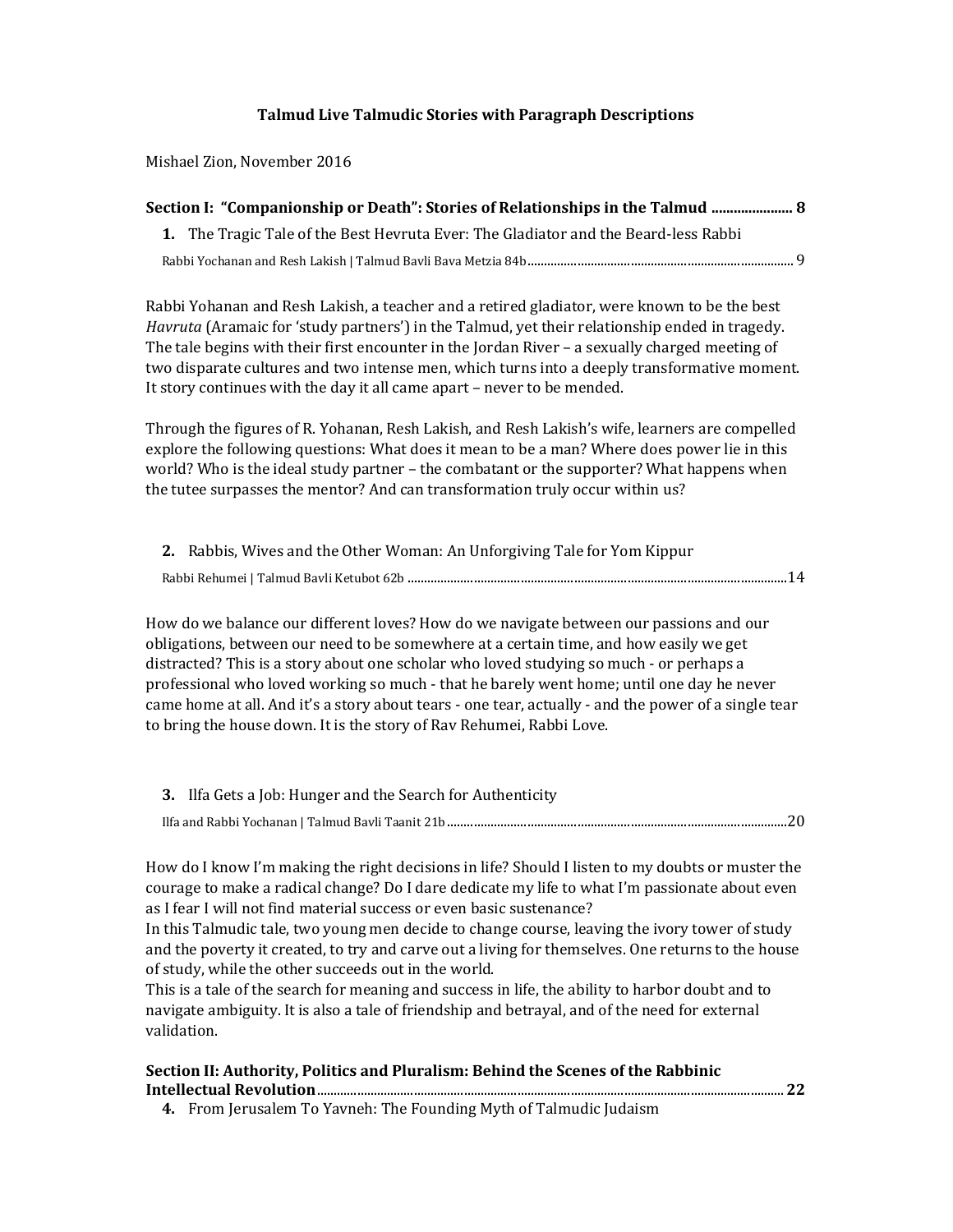Night time in Jerusalem, a starving and divided city under siege from the Roman Empire without and the knife of zealots within. One man sneaks out of the city walls, feigning death in order to escape – and gives Judaism new life in the process.

In one short story, the Talmud epitomizes how Judaism turned from a Temple-based religion to a scholarly civilization that could survive 2000 years of diaspora and dispersion. Alongside the tale, three basic ideas of Rabbinic Judaism are offered.

5. How Hillel Became President: Who is an Authority in the Jewish World?

The Forgotten Halakha in Three Acts | Tosefta Pesahim 4:13-14, Talmud Bavli Pesahim 66a, Yerushalmi Pesahim ...........................................................................................................................................................................................28

The night before Passover, and the pilgrims at the Temple in Jerusalem are in panic. Passover fell this year on a Saturday night, and it turns out the religious leadership doesn't offer clear guidance about whether the preparations for the Paschal Lamb offering can be done on the Sabbath.

Into this vacuum of leadership enters an outsider, Hillel from Babylonia, and in a short series of exchanges becomes President of Israel. Thus the Talmud introduces us to the figure of Hillel, and through him to the basics of Talmudic scholastic study, and the tensions between tradition and innovation.

This tale was so popular it was told three separate times in the Talmudic literature, and each time with a totally different moral to the story (and a different sense of humor). Comparing these three texts allows us to explore various visions of authority and innovation, how the Torah is to be studied, and who is an authority in the Jewish world.

6. "It's Not Heaven": Power to Interpret, Power to Shame

|--|

If there is one Talmudic story that became most crucial in the  $20<sup>th</sup>$  century, it is this one. As the authority for interpretation and action in the Jewish world shifted – according to many readers – from Divine powers to human hands, Jews from across the spectrum reached back to study the "Oven of Akhnai," in which two Rabbinic figures battle out whether the authority over truth lies in the hands of God, or whether "It does not reside in Heaven!"

The second half of this tale, however, asks a different series of questions: How does a society deal with minority opinions, especially ones that threaten the very fabric of the community? Brought within the context of verbal wrongdoing, the Talmud reframes this tale of human authority into an exploration of the possible abuse of power, and the uncontrollable power of shame.

7. Epilogue to the Oven of Akhnai

The Passing of Rabbi Eliezer | TB Sanhedrin 68.............................................................................................................36

Years after the tale of the Oven of Akhnai, R. Eliezer, now an outcast, is on his deathbed. His students, despite the ban on socializing with him, come to pay their respects. How will the students, torn between their loyalty to their teacher and to their community, navigate this space? How will R. Eliezer receive them?

8. Moshe in Rabbi Akiva's Beit Midrash

Talmud Bavli Menakhot 29b............................................................................................................................................38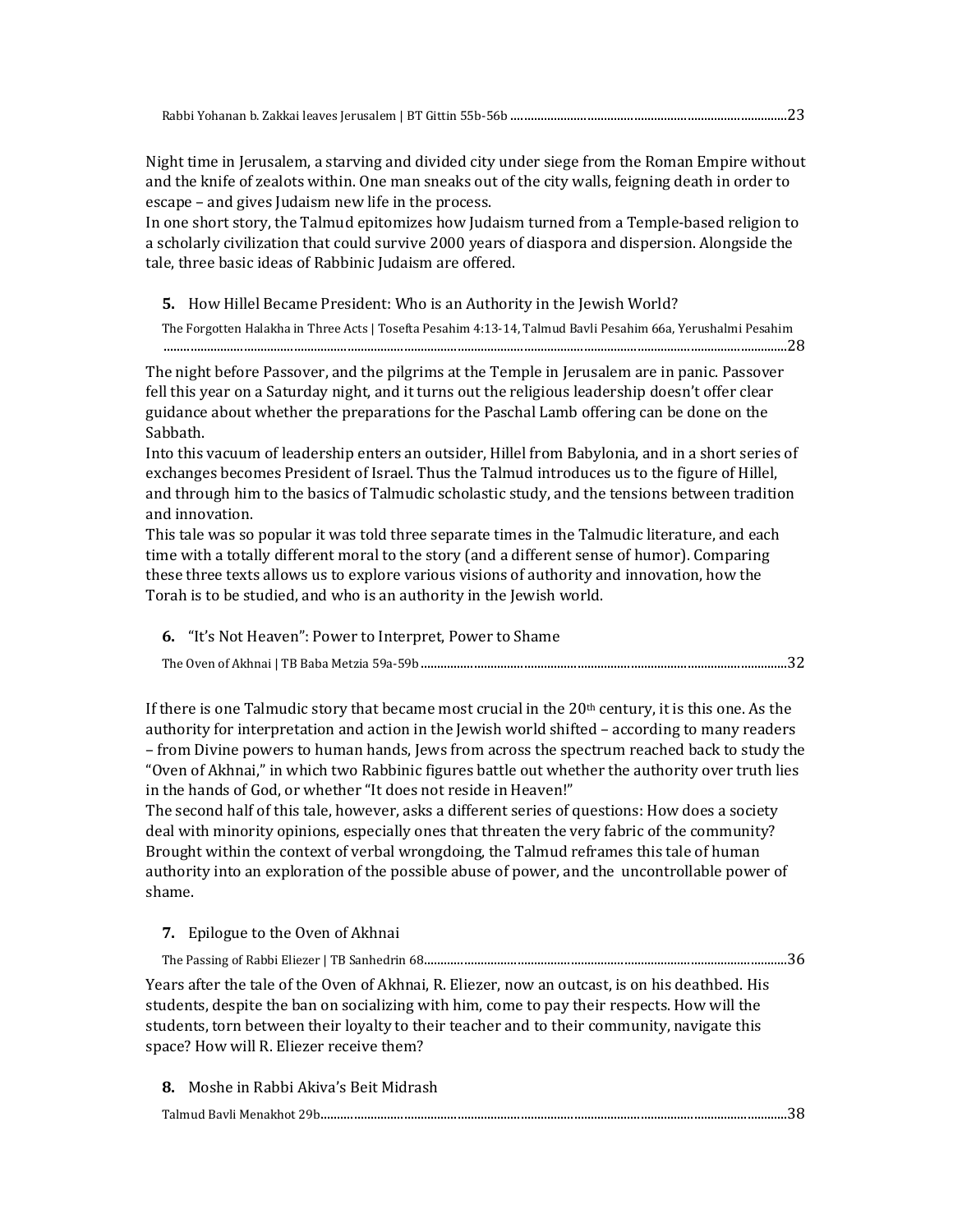If you could visit the future, and see how your own writings are being studied – would you do it? How are we remembered, and who has the license to interpret our own body of work (or God's)? These questions are explored by this tale, in which God transports Moses from Sinai to R. Akiva's Beit Midrash. In the crises that unfold there, the Rabbis reveal their own humorous self-awareness at the extent of re-interpretation that the Rabbinic project involved. In the meantime, Moses is forced to deal with his own imposter syndrome. And God teaches a valuable lesson about the centrality of silence.

9. Jewish Law and the Politics of Disagreement: Hillel and Shammai Revisited

Assorted Discussion of Hillel and Shammai ...................................................................................................................39

Of all the contributions of Talmudic culture to the Jewish world, the most central is the positive power of dispute, or *machloket*. Not all types of dispute, mind you, but rather disputes for the sake of heaven. These questions were explored first and foremost through the stories and disputes of Hillel and Shammai and their students, perhaps the first dispute within Judaism that did not lead to a schism, but rather to the normalizing of disagreement. The texts herein introduce three basic disputes of Hillel and Shammai, and brings to the forefront three ways of engaging with disagreement: pluralism, tolerance and deviance.

10. Yalta Breaks Some Barrels: The Talmud's Most Learned Woman Teaches a Lesson

Talmud Bavli Berakhot 51b.............................................................................................................................................43

Two of the Talmud's sharpest minds face off in a battle of personal honor, learnedness and gender dynamics: Ullah, the perennial carrier of knowledge and rumors from land to land, and Yalta, the learned and sharp wife of R. Nachman. Ulla refuses to see in Yalta anything but an object, and she in response tries to reveal her opponent's toxicity. The outcome of this tense encounter remains open to interpretation…

| 11. Heresy or Not to Be: Eating the Fruit and Tossing the Peel |     |
|----------------------------------------------------------------|-----|
|                                                                | .46 |

The renegade teacher and beloved student meet for the last time. As Elisha ben Avuyah, the Talmud's favorite heretic, and his student Rabbi Meir take a Shabbat stroll, they raise the most tense theological and personal questions through thinly veiled halakhic discourse. At the end, they stand before a line only the two of them can see. One will cross it, the other will not.

| 12. Rabban Gamliel Takes a Piss: Negotiating Public Space in a Multi-Cultural Society |  |
|---------------------------------------------------------------------------------------|--|
|                                                                                       |  |

How does a minority culture navigate resistance and accommodation within the hegemony? How did Jews manage watching their land turn into a pagan playground? In the middle of the bath house, a roman philosopher accosts Rabban Gamliel for bathing in Aphrodite's bathhouse, the most Roman and pagan practice, surely forbidden by the Torah itself. But Rabban Gamliel refuses to give an inch, answering with four responses that each portray a different strategy of resistance, which some have defined as an attempt to carve out a neutral space within a multicultural society.

13. The Ivory Tower, Plato's Cave and the First Story of Tikkun Olam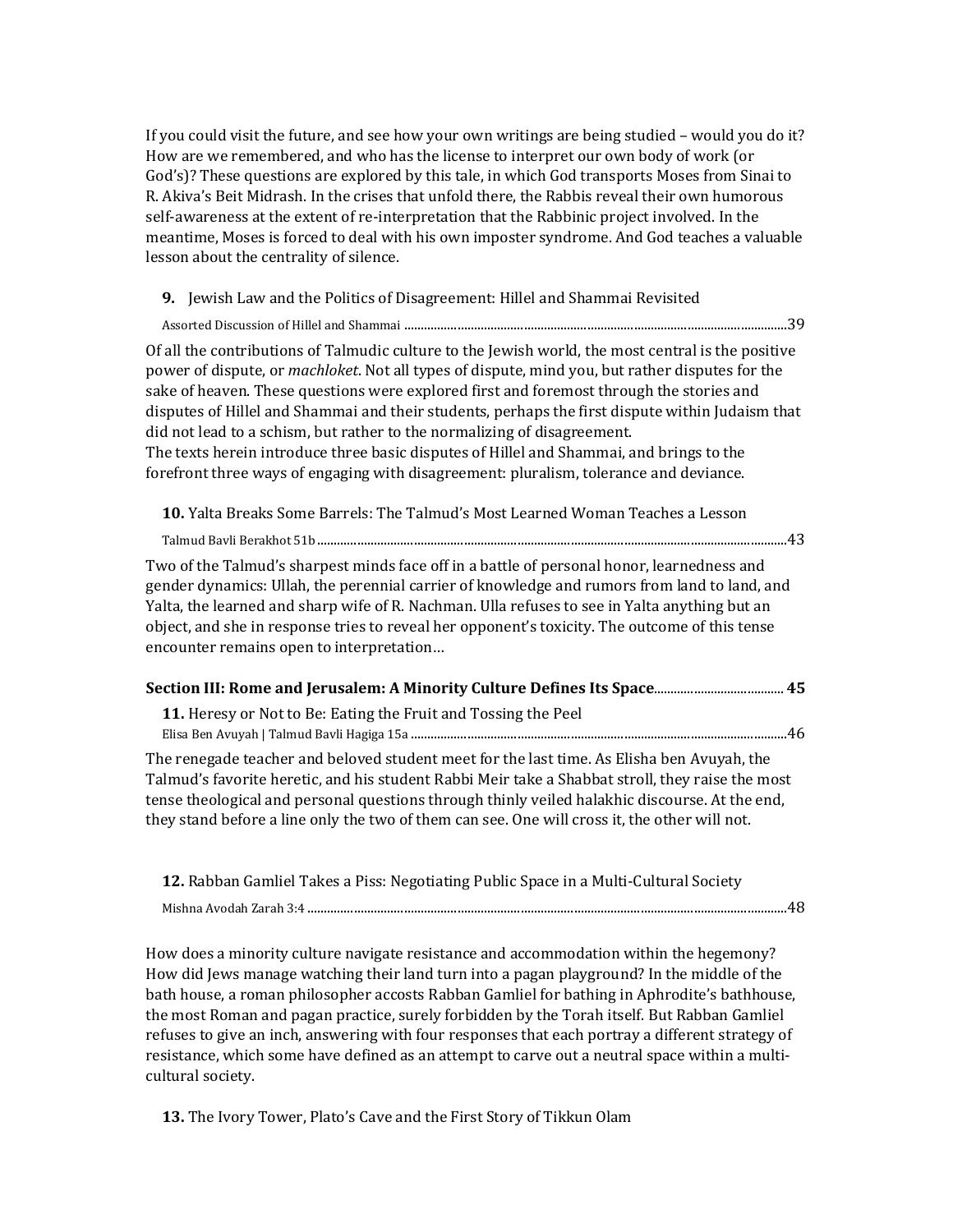| What is the life worth living? The life of contemplation or the life of action?<br>This ancient philosophical question is asked in the Talmud through the story of R. Shimon Bar<br>Yochai, the seminal figure of Jewish mysticism, seclusion, and elitism - and the person who goes<br>through numerous intense transformations as this story unfolds. With echoes of Elijah's cave of<br>zealotry, and Plato's cave of reality and responsibility, this story's multiple scenes also explore<br>the significance of doing a "tikkun" in this world.                                   |
|-----------------------------------------------------------------------------------------------------------------------------------------------------------------------------------------------------------------------------------------------------------------------------------------------------------------------------------------------------------------------------------------------------------------------------------------------------------------------------------------------------------------------------------------------------------------------------------------|
| 14. The Tales of Destruction: Kamtza & Bar Kamtza                                                                                                                                                                                                                                                                                                                                                                                                                                                                                                                                       |
|                                                                                                                                                                                                                                                                                                                                                                                                                                                                                                                                                                                         |
| A mistaken identity, a recalcitrant host, and a reigning elite that has lost its moral foundations -<br>these are only three of the factors that brought about the destruction of the Temple, or so this<br>story claims.                                                                                                                                                                                                                                                                                                                                                               |
|                                                                                                                                                                                                                                                                                                                                                                                                                                                                                                                                                                                         |
| 15. Desire and Authenticity: The Tzitzit and the Harlot                                                                                                                                                                                                                                                                                                                                                                                                                                                                                                                                 |
|                                                                                                                                                                                                                                                                                                                                                                                                                                                                                                                                                                                         |
| Who am I really, and what is most important to me? Does sexual desire bring us farther away                                                                                                                                                                                                                                                                                                                                                                                                                                                                                             |
| from the answers, or possibly closer to them? In this fantastical tale, an object of desire stands                                                                                                                                                                                                                                                                                                                                                                                                                                                                                      |
| at the top of golden ladders, while a piece of cloth can fly and slap us in the face. In what might                                                                                                                                                                                                                                                                                                                                                                                                                                                                                     |
| be the Talmudic reversal of Hollywood's "Pretty Woman", this story ends with the harlot riding                                                                                                                                                                                                                                                                                                                                                                                                                                                                                          |
| back in shining armor to save the yeshiva student from his mundane life                                                                                                                                                                                                                                                                                                                                                                                                                                                                                                                 |
| 16. Freedom, Intimacy and the Marital Bed: Heruta Seduces Her Husband                                                                                                                                                                                                                                                                                                                                                                                                                                                                                                                   |
|                                                                                                                                                                                                                                                                                                                                                                                                                                                                                                                                                                                         |
| Gender and feminist re-readings of our tradition have brought about some of the most profound<br>insights into the intersection of our tradition and modern life. A gender reading of the Talmud's<br>stories is especially juicy, since its authors were obsessed with that terrible yet necessary - or<br>rather that terribly necessary - personality trait called The Yetzer, aka evil inclination. By<br>examining the relationship between sexual desire and evil inclination, this story explores<br>themes such as marital fatigue, marital communication, and marital tragedy. |
| 17. "Spit in My Eye": the Wife, the Husband, and the Sermon Marriage Counseling                                                                                                                                                                                                                                                                                                                                                                                                                                                                                                         |
|                                                                                                                                                                                                                                                                                                                                                                                                                                                                                                                                                                                         |
| A scholarly woman finds herself caught between a charismatic teacher and a jealous and forlorn                                                                                                                                                                                                                                                                                                                                                                                                                                                                                          |
| husband. Is there a way to maintain both worlds and bring peace back to the household without                                                                                                                                                                                                                                                                                                                                                                                                                                                                                           |
| giving up what is most important to each side?                                                                                                                                                                                                                                                                                                                                                                                                                                                                                                                                          |
|                                                                                                                                                                                                                                                                                                                                                                                                                                                                                                                                                                                         |
| 18. Nehunia Ben HaKane - Entering and Exiting                                                                                                                                                                                                                                                                                                                                                                                                                                                                                                                                           |
|                                                                                                                                                                                                                                                                                                                                                                                                                                                                                                                                                                                         |
|                                                                                                                                                                                                                                                                                                                                                                                                                                                                                                                                                                                         |